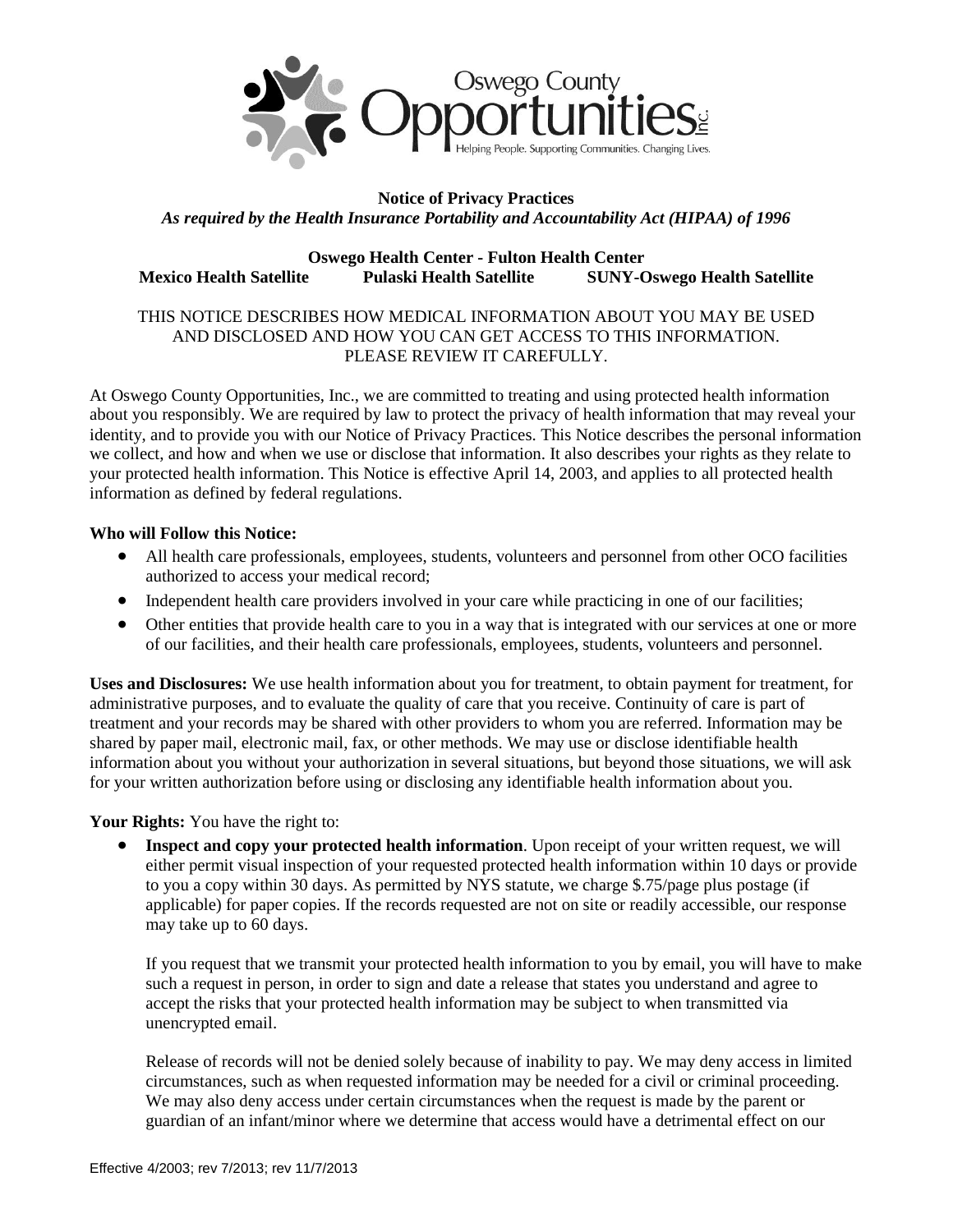professional relationship with the infant/minor, on the care and treatment of the infant/minor or on the infant/minor's relationship with his parents or guardian. A minor over the age of twelve years may be notified of a request by his parent or guardian to review his patient information. If the minor objects to the disclosure, we may deny the request. Additionally, records concerning the treatment of a minor patient for venereal disease or the performance of an abortion operation upon a minor may not be released or in any manner be made available to a parent or guardian.

- **Request a restriction of your protected health information**. You may ask us not to use or disclose certain parts of your protected health information for treatment, payment or healthcare operations. You may also request that information not be disclosed to family members or friends who may be involved in your care. Your request must be in writing and state the specific restriction requested and to whom you want the restriction to apply. We are not required to agree to a restriction that you may request, but if we do agree, then we must behave accordingly. If you provide us permission to use or disclose medical information about you, you may revoke that permission, in writing, at any time. However, we are unable to take back any disclosures we have already made with your permission.
- **Request to receive confidential communications from us by alternative means or at an alternative location**. We will accommodate reasonable requests. We may also condition this accommodation by asking you for information as to how payment will be handled or specification of an alternative address or other method of contact. We will not request an explanation from you as to the basis for the request. If the request requires extraordinary lengths to comply, we may refuse or suggest alternatives.
- **Ask your provider to amend your protected health information that you believe to be incorrect**. You must submit a written request to amend inaccurate or incomplete protected health information about you. We have 60 days to act on your request. We may deny your request for an amendment if it is not in writing or does not include a reason to support the request. We may also deny your request if you ask us to amend health information that:
	- $\circ$  Was not created by us, unless the person or entity that created the health information is no longer available to make the amendment;
	- $\circ$  Is not part of the health information we maintain to make decisions about your care;
	- o Is not part of the health information that you would be permitted to inspect or copy; or
	- o Is accurate and complete.

You have the right to submit into the medical record a written statement of disagreement and your provider may submit a written rebuttal to such statement.

- **Receive an accounting of certain disclosures we may have made**. This right applies to disclosures for purposes other than treatment, payment or healthcare operations made after April 14, 2003 and made no more than 6 years prior to the date of request. Exceptions include:
	- o Disclosures related to treatment, payment or operations
	- o disclosures we may have made to you, to family members or friends involved in your care, or for notification purposes
	- o disclosures made for national security or intelligence purposes as permitted by law
	- o disclosures made to correctional institutions or law enforcement officials as permitted by law.
	- o disclosures requested through your written authorization.

You have the right to receive specific information regarding these disclosures. The right to receive this information is subject to certain exceptions, restrictions and limitations.

- Obtain a paper copy of this notice from us, upon request, even if you have agreed to accept this Notice electronically.
- Revoke your authorization to use or disclose health information except to the extent that action has already been taken.

**Our Responsibilities:** Oswego County Opportunities, Inc. is required by law to protect the privacy of your health information, provide this notice about our information practices, follow the information practices that are described in this notice, and seek your acknowledgment of receipt of this notice.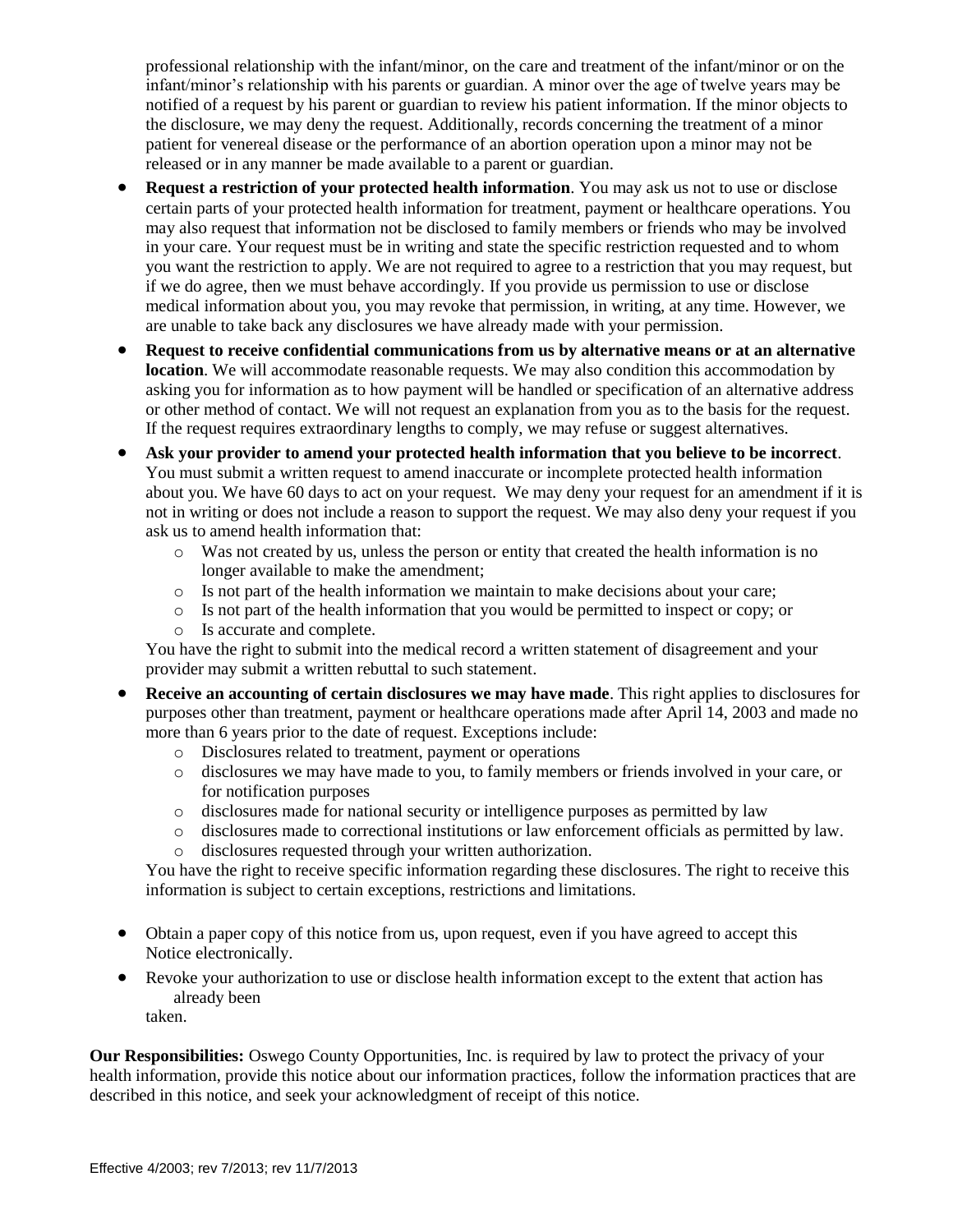Before we make a significant change in our policies, we will change our Notice of Privacy Practices, post the new Notice in consumer waiting areas, post a copy on the OCO website, www.oco.org, and provide you with a copy when you visit one of our Health Centers.

You can also request a copy of our Notice at any time.

We must notify you if we are unable to agree to a requested restriction. We also must accommodate reasonable requests you may have to communicate health information by alternative means or at alternative locations. We will not use or disclose your health information without your authorization, except as described in this notice.

We will also discontinue to use or disclose your health information after we have received a written revocation of the authorization according to the procedures included in the authorization.

# **For More Information or to Report a Complaint or Problem**

If you have questions and would like additional information or would like to appeal a denial of access, you may contact the Privacy and Security Officer at 315-598-4717 ext 1092 or toll free 1-800-359-1171

If you believe your privacy rights have been violated, you can file a complaint in writing with OCO's Privacy Officer, or with the Office for Civil Rights of the U.S. Department of Health and Human Services at the address listed below.

You will not be retaliated against or denied any health services for filing a complaint.

OCO Privacy Officer: Director of Information and Corporate Compliance Oswego County Opportunities, Inc. 239 Oneida Street Fulton, New York 13069 (315) 598–4717 ext 1092

A privacy complaint filed with the Office for Civil Rights must:

- Be in writing, either on paper or electronically
- Name the person or organization that is the subject of the complaint
- Describe the act or failure to act that you believe violated your privacy
- Be filed within 180 days of when you knew or should have known that the act/failure to act occurred
- Be sent to:

*Region II, Office for Civil Rights* U.S. Department of Health and Human Services Jacob Javits Federal Building 26 Federal Plaza, Suite 3312 New York, New York 10278 Voice Phone (800) 368-1019 FAX (212) 264-3039 TDD (800) 537-7697

### **Uses and Disclosures of Protected Health Information**

Following are examples of the types of uses and disclosures of your protected health care information that we, as your provider, are permitted to make. These examples are not meant to be exhaustive, but to describe the types of uses and disclosures.

- **Treatment:** We will use and disclose your protected health information to provide, coordinate, or manage your health care and any related services. For example, your protected health information may be provided to a doctor to whom you have been referred to ensure that the doctor has the necessary information to diagnose or treat you.
- Payment: Your protected health information will be used, as needed, in activities related to obtaining payment for your health care services. For example, obtaining approval for a hospital stay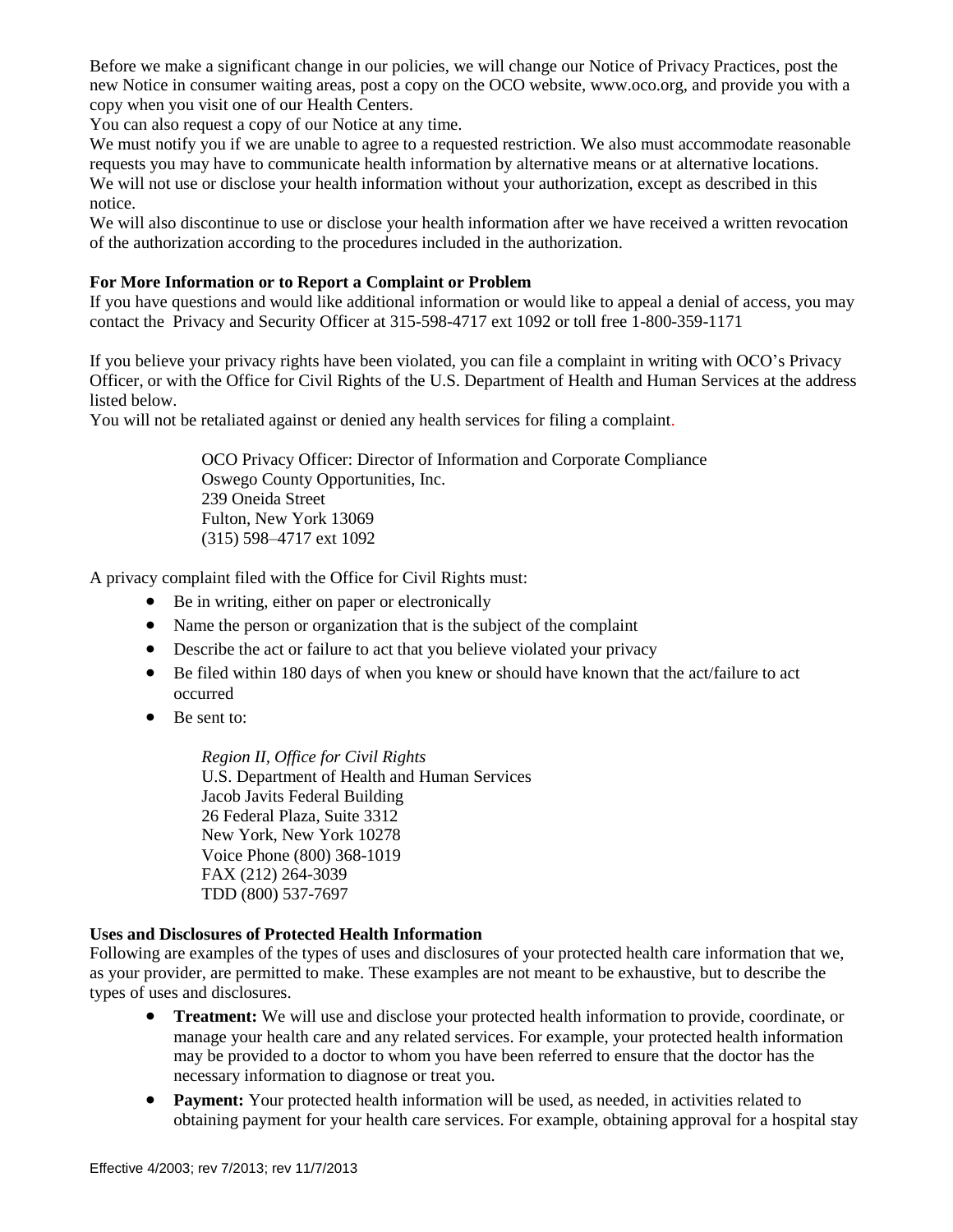may require that your relevant protected health information be disclosed to your health insurance company to obtain approval for the hospital admission. A bill may be sent to you or a third-party payer that includes information that identifies you, as well as your diagnosis, procedures, and supplies used.

- **Healthcare Operations:** We may use or disclose, as-needed, your protected health information in order to support our business activities. For example, when we review employee performance, we may need to look at what an employee has documented in your medical record. Our staff also routinely perform chart reviews for coding audit and clinical quality improvement purposes.
- **Business Associates:** We will share your protected health information with third party 'business associates' that perform various activities (e.g., billing clearinghouse, medical transportation). Our contracts with Business Associates require that they protect the privacy of your health information.
- **Appointment Reminders:** In the course of providing treatment to you we may use your health information to contact you (e.g. by phone or postcard) with a reminder that you have an appointment for treatment or services.
- **Health-Related Benefits and Treatment Alternatives:** We may use and disclose medical information to tell you about or recommend services, products and benefits that may be of interest to you, relating to your health, case management or care coordination, or alternative treatments, therapies, providers or care settings.
- **Fund Raising Activities:** We may use your information to contact you in an effort to raise funds for OCO programs and services. We would only release contact information, such as your name, address and phone number and the dates you received services.
- **Marketing Activities:** We must obtain your written authorization prior to using your personal health information in marketing activities. We will not disclose your health information to a third party for marketing purposed without your specific authorization to do so. We are allowed to provide you with marketing materials in a face-to-face encounter without obtaining your authorization.

### **Written Authorization**

Pursuant to New York Public Health Law, we will not transfer information to another provider without your written authorization. Pursuant to New York Education Law, we will obtain your written consent before disclosing your protected health information to carry out treatment, payment, or healthcare operations, except as authorized or required by law. When New York State law requires specific consents for treatment or authorizations for release of information, such as for HIV-related information, we will require these documents to be signed before treatment is given or information released. Other uses and disclosures of your protected health information will be made only with your specific written authorization, unless otherwise permitted or required by law as described below. You may revoke this authorization, at any time, in writing.

### **Opportunity to Object**

We may use and disclose your protected health information in the following instances. You have the opportunity to object. If you are not present or able to object, then your provider may, using professional judgment, determine whether the disclosure is in your best interest.

- **Others Involved in Your Healthcare:** Unless you object, we may disclose to a member of your family, a relative, a close friend or any other person you identify, your protected health information that directly relates to that person's involvement in your health care or payment related to your care.
- **Emergencies:** In an emergency treatment situation, your provider shall try to provide you a Notice of Privacy Practices as soon as reasonably practicable after the delivery of treatment.
- **Communication Barriers:** We may use and disclose your protected health information if your provider attempts to obtain acknowledgement from you of the Notice of Privacy Practices but is unable to do so due to substantial communication barriers and the provider determines, using professional judgment, that you would agree.